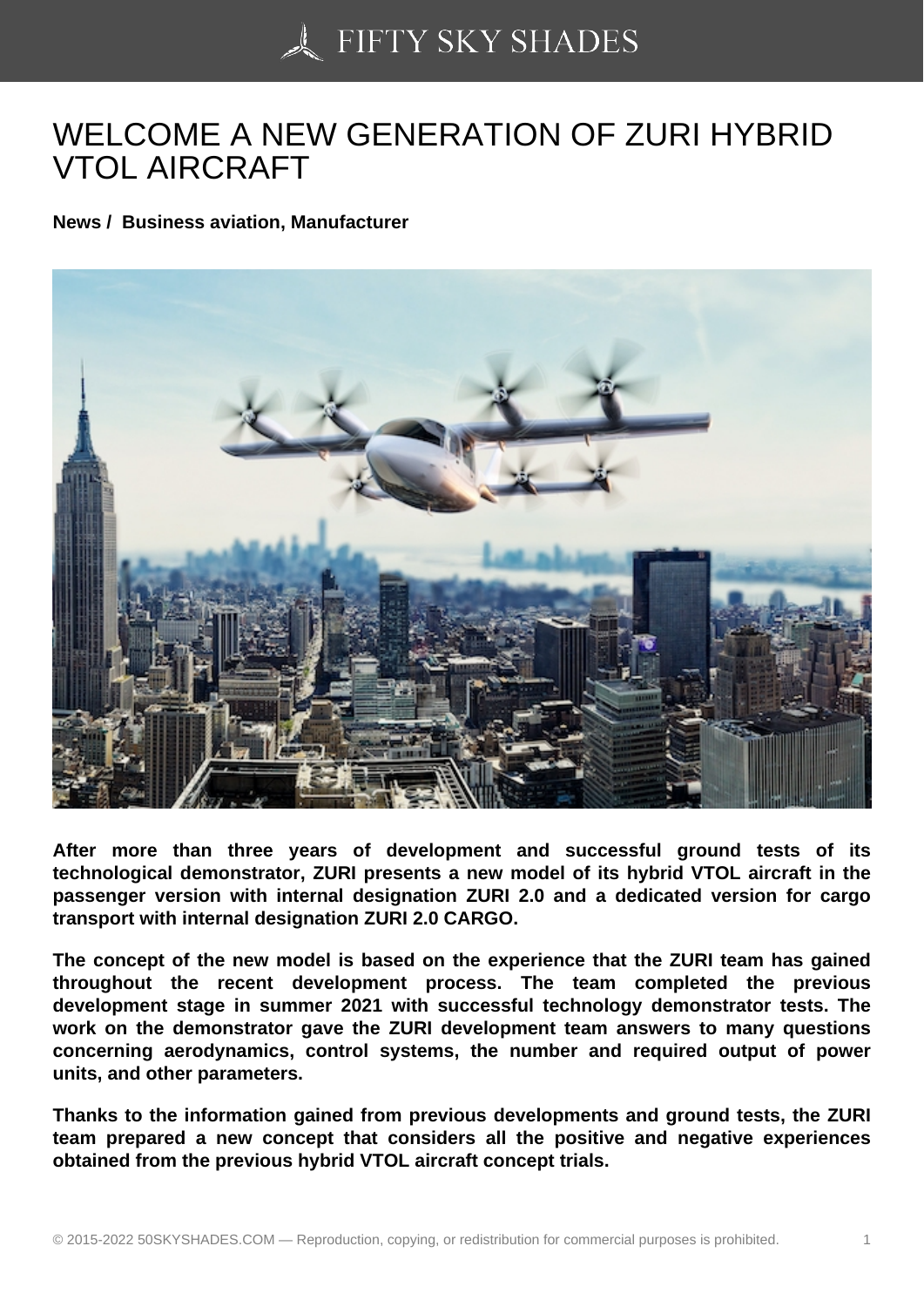## **The basic parameters of the new ZURI 2.0 concept are as follows:**

**Wingspan:** 12-13 m (39 - 43 ft) **Maximum cargo payload:** 300 kg (660 lbs) **Crew**: one pilot **Number of passengers:** 4 in the Executive version, 3 in the VIP version **Range:** 700+ km (435 miles) plus 30-minute reserve **Cruising speed:** 300+ km/h (186+ mph) **Power units:** 8 tilting electric motors

**On-board generator:** turbine with an electricity generator for powering electric motors and recharging Lithium batteries.

With the introduction of the ZURI 2.0 model, the next stage of ZURI development began. During this stage, the team is already building smaller, fully functional ZURI 2.0 models, mainly to verify aerodynamic parameters and compare several versions of control systems. We will lock the design of the hybrid VTOL ZURI design during this development phase.

The company plans to develop hybrid VTOL aviation technology by certifying both models, i.e., ZURI 2.0 for passenger transport and ZURI 2.0 in the CARGO version. The certification will occur

under EASA (European Union Aviation Safety Agency), i.e., in the first years, VTOL ZURI will be intended only for the European market and markets where EASA certification is valid. ZURI is also interested in obtaining FAA certification for the North American market in the next step.

The hybrid VTOL ZURI technology aims at regional air transport. This market segment is currently facing several legislative restrictions to reduce the negative impact of air transport on the environment. Purely electric or hybrid technologies such as ZURI 2.0 can help reduce the adverse effects of aviation on the environment while allowing further development of regional aviation. In addition, ZURI can significantly expand regional air transport as VTOL technology does not need expensive airport infrastructure and thus provides take-off and landing from existing small airports, heliports, or any VTOL certified place with dimensions of about 25x25 m.